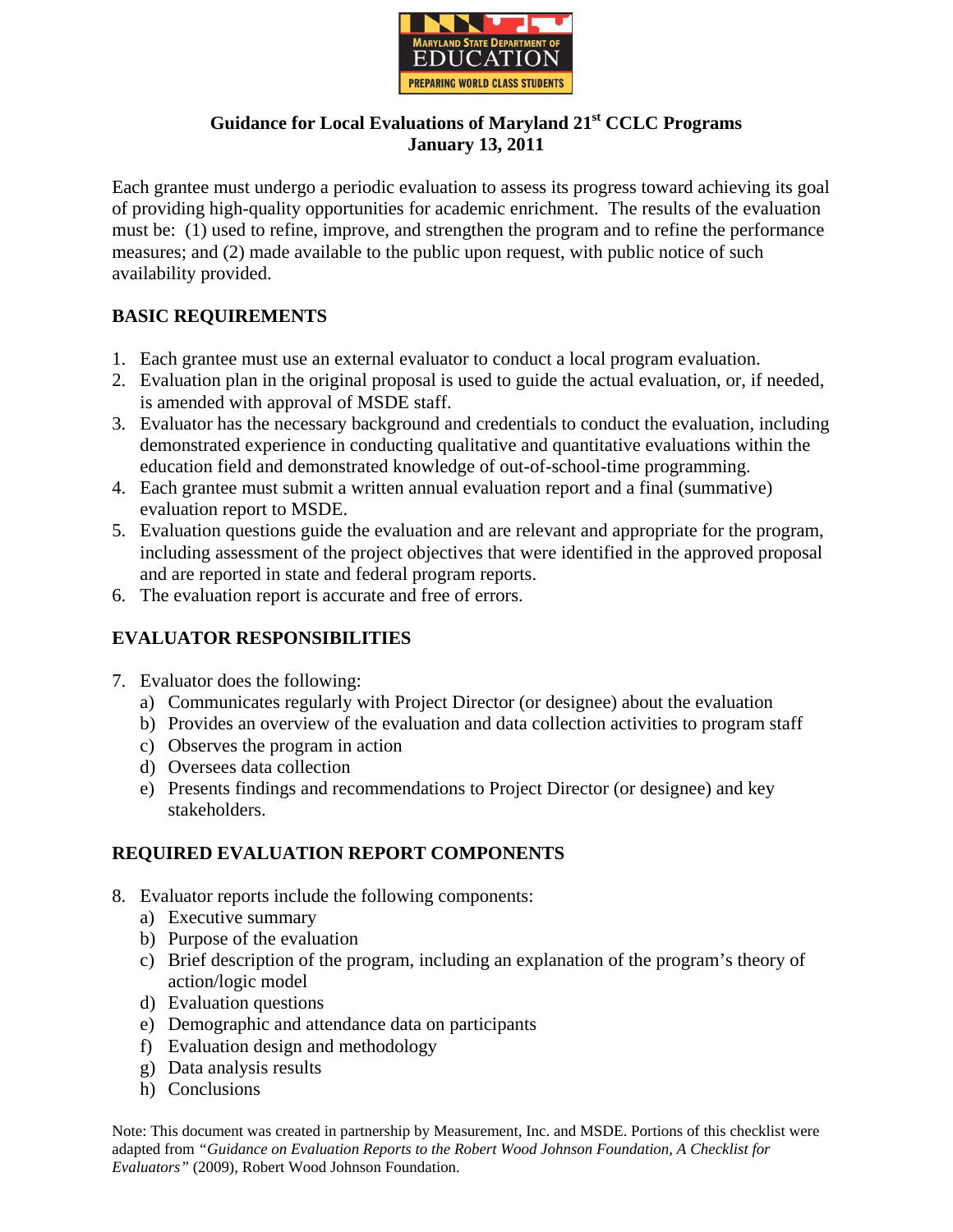#### i) Recommendations

### **DESIGN AND METHODOLOGY**

- 9. The evaluation design is clearly laid out so that the Project Director can see how the evaluation questions, data collection and analysis are linked together to determine program impact.
- 10. Data collection instruments are selected that are psychometrically sound; information is included on validity and reliability of instruments, if available. Instruments measure the main outcome areas targeted by the program (e.g., academic improvement, student engagement with school, positive behaviors, developmental assets).
- 11. Procedures are in place to ensure data quality.
- 12. Design is ethical and includes appropriate safeguards of confidentiality and treatment of participants. Evaluation abides by the American Evaluation Association's *Guiding Principles for Evaluators*.
- 13. Evaluation design includes appropriate features that allow the evaluation questions to be answered. These may include (but not be limited to), as feasible, comparison groups, repeated measures/longitudinal analysis, randomization, or regression discontinuity.
- 14. Both qualitative and quantitative methods should be used as appropriate, with the highest level of rigor for both.
- 15. As needed to answer evaluation questions, evaluation may include measures of program implementation, fidelity, and/or quality.
- 16. Where comparison groups are used, data are analyzed to assess equivalence of groups prior to participation in the program.
- 17. Results from the statewide evaluation instruments, such as the parent and student satisfaction surveys, are incorporated into the local evaluation where available and relevant *for this grant*.

## **DATA ANALYSIS**

- 18. Appropriate analysis techniques are used for the data that include tests of significance where possible. Analysis techniques used are fully described and easy to understand.
- 19. Analyses are performed for indicators directly relevant to the program.
- 20. Analysis includes examination of data by attendance level where feasible/appropriate (e.g., less than thirty days, 30-59 days, 60 or more days).
- 21. Analyses may examine site-specific data where these are of interest to the evaluation study, but *must also* aggregate the data across program sites within a given grant.
- 22. Where appropriate, data analysis should examine the relationship between measures of program implementation, fidelity, and/or quality, and measures of program outcomes, using appropriate statistical analyses.

### **RESULTS**

- 23. Results should permit evaluator, project director and stakeholders to determine if the program is effective at achieving its goals.
- 24. Results should be displayed in formats that are meaningful and that facilitate interpretation, including tables, charts, and graphs as appropriate.